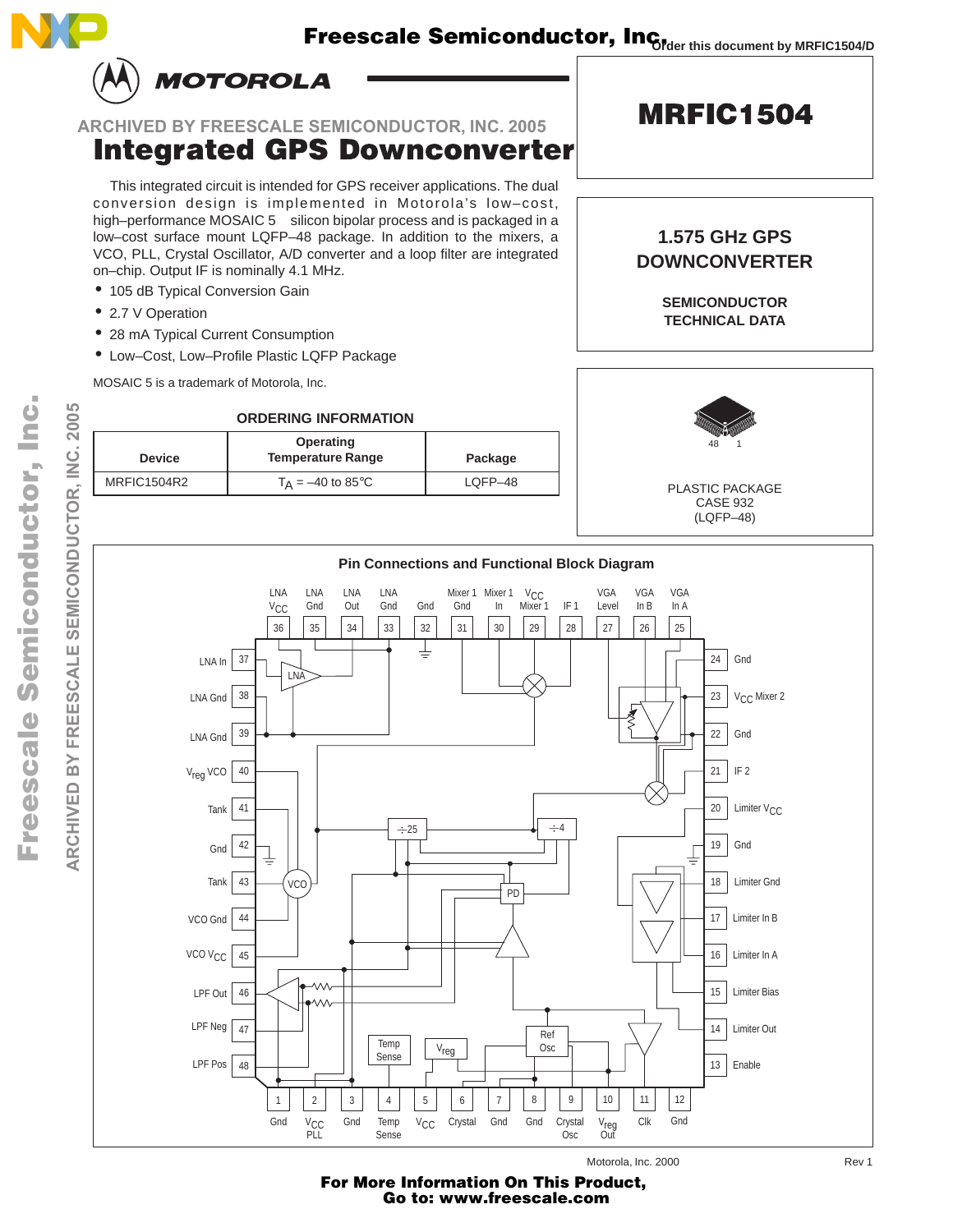

### **MAXIMUM RATINGS**

| Rating                                        | Symbol                      | Value        | Unit |
|-----------------------------------------------|-----------------------------|--------------|------|
| DC Supply Voltage                             | V <sub>DD</sub>             | 5.0          | Vdc  |
| DC Supply Current                             | ldd                         | 60           | mA   |
| <b>Operating Ambient Temperature</b>          | Τд                          | $-40$ to 85  | °C   |
| Storage Temperature Range                     | $\mathsf{T}_{\mathsf{stg}}$ | $-65$ to 150 | °C   |
| Lead Soldering Temperature Range (10 seconds) |                             | 260          | °C   |

**NOTE:** Maximum Ratings are those values beyond which damage to the device may occur. Functional operation should be restricted to the limits in the Electrical Characteristics tables.

## **ELECTRICAL CHARACTERISTICS**  $(V_{CC} = 2.7 \text{ to } 3.3 \text{ V}; T_A = -40 \text{ to } 85^{\circ}\text{C};$  Enable = 2.7 V unless otherwise noted)

| Characteristic                                                                 | Symbol                    | Min                      | <b>Typ</b> | <b>Max</b>               | Unit       |
|--------------------------------------------------------------------------------|---------------------------|--------------------------|------------|--------------------------|------------|
| <b>TOTAL DEVICE</b>                                                            |                           |                          |            |                          |            |
| <b>Supply Voltage</b>                                                          | $V_{\text{CC}}$           | 2.7                      | 3.0        | 3.3                      | $\vee$     |
| <b>Supply Current</b><br>$(T_A = 25^{\circ}C, V_{CC} = 2.7 V,$ Enable = 2.7 V) | <b>Icc</b>                |                          | 28         | 36                       | mA         |
| <b>Supply Current</b><br>$(T_A = 25^{\circ}C, V_{CC} = 2.7 V,$ Enable = 0 V)   | <b>I</b> CC               | $\overline{\phantom{0}}$ | 2.0        | 4.0                      | mA         |
| <b>RF AMPLIFIER</b>                                                            |                           |                          |            |                          |            |
| <b>RF Input Frequency</b>                                                      | $f_{\text{in}}$           | $\overline{\phantom{0}}$ | 1575.42    | $\qquad \qquad -$        | MHz        |
| Input Impedance                                                                | $Z_{\text{in}}$           | $\overline{\phantom{0}}$ | 50         | $\overline{\phantom{0}}$ | $\Omega$   |
| Input VSWR                                                                     | <b>VSWR</b> <sub>in</sub> |                          | 2.0        | $\overline{\phantom{0}}$ |            |
| Gain                                                                           | G                         | 13                       | 15         | $\qquad \qquad -$        | dB         |
| Noise Figure                                                                   | <b>NF</b>                 | $\overline{\phantom{0}}$ | 2.0        | $\overline{\phantom{0}}$ | dB         |
| 1.0 dB Compression (Measured at Output)                                        | $P_{1dB}$                 | $\qquad \qquad -$        | 1.0        | -                        | dBm        |
| <b>FIRST MIXER</b>                                                             |                           |                          |            |                          |            |
| Input Frequency                                                                | $f_{\text{in}}$           | $\overline{\phantom{0}}$ | 1575.42    | $\qquad \qquad -$        | <b>MHz</b> |
| Gain                                                                           | G                         | 10                       | 14         | $\qquad \qquad -$        | dB         |
| Noise Figure                                                                   | <b>NF</b>                 | $\overline{\phantom{0}}$ | 13         | $\overline{\phantom{0}}$ | dB         |
| 1.0 dB Compression (Measured at Output)                                        | $P_{1dB}$                 | $\overline{\phantom{0}}$ | $-13$      | $\overline{a}$           | dBm        |
| <b>First Local Oscillator Frequency</b>                                        | $f_{LO1}$                 | $\equiv$                 | 1636.8     | $\overline{\phantom{0}}$ | <b>MHz</b> |
| <b>First Intermediate Frequency</b>                                            | $f_{IF1}$                 | $\overline{\phantom{0}}$ | 61.38      | $\qquad \qquad -$        | <b>MHz</b> |
| LO Leakage at IF Port                                                          |                           |                          | $-40$      | -                        | dBm        |
| LO Leakage at RF Port                                                          | $\overline{\phantom{0}}$  |                          | $-50$      | $\overline{\phantom{0}}$ | dBm        |
| Output Impedance                                                               | $Z_{\text{out}}$          | $\qquad \qquad -$        | 50         | -                        | $\Omega$   |
| <b>FIRST IF AMPLIFIER and SECOND MIXER</b>                                     |                           |                          |            |                          |            |
| Input Frequency                                                                | $f_{\text{in}}$           | $\overline{\phantom{0}}$ | 61.38      | $\equiv$                 | <b>MHz</b> |
| Imput Impedance                                                                | $Z_{in}$                  | $\overline{\phantom{0}}$ | 230        | $\overline{\phantom{0}}$ | $\Omega$   |
| Output Impedance                                                               | $Z_{\text{out}}$          | $\overline{\phantom{0}}$ | 50         | $\overline{\phantom{0}}$ | $\Omega$   |
| Second Local Oscillator Frequency                                              | $f_{LO2}$                 | $\qquad \qquad -$        | 65.47      | $\qquad \qquad -$        | <b>MHz</b> |
| Second Intermediate Frequency                                                  | $f_{IF2}$                 |                          | 4.092      | $\overline{\phantom{0}}$ | <b>MHz</b> |
| LO Leakage at IF Port                                                          | $\overline{\phantom{0}}$  |                          | $-40$      | $\overline{\phantom{0}}$ | dBm        |
| Gain                                                                           | G                         | 40                       | 43         | -                        | dB         |
| <b>Cascaded Noise Figure</b>                                                   | <b>NF</b>                 | $\overline{\phantom{0}}$ | 9.3        | $\overline{\phantom{0}}$ | dB         |
| 1.0 dB Compression Point (Measured at Output)                                  | $P_1$ dB                  |                          | $-13$      | -                        | dBm        |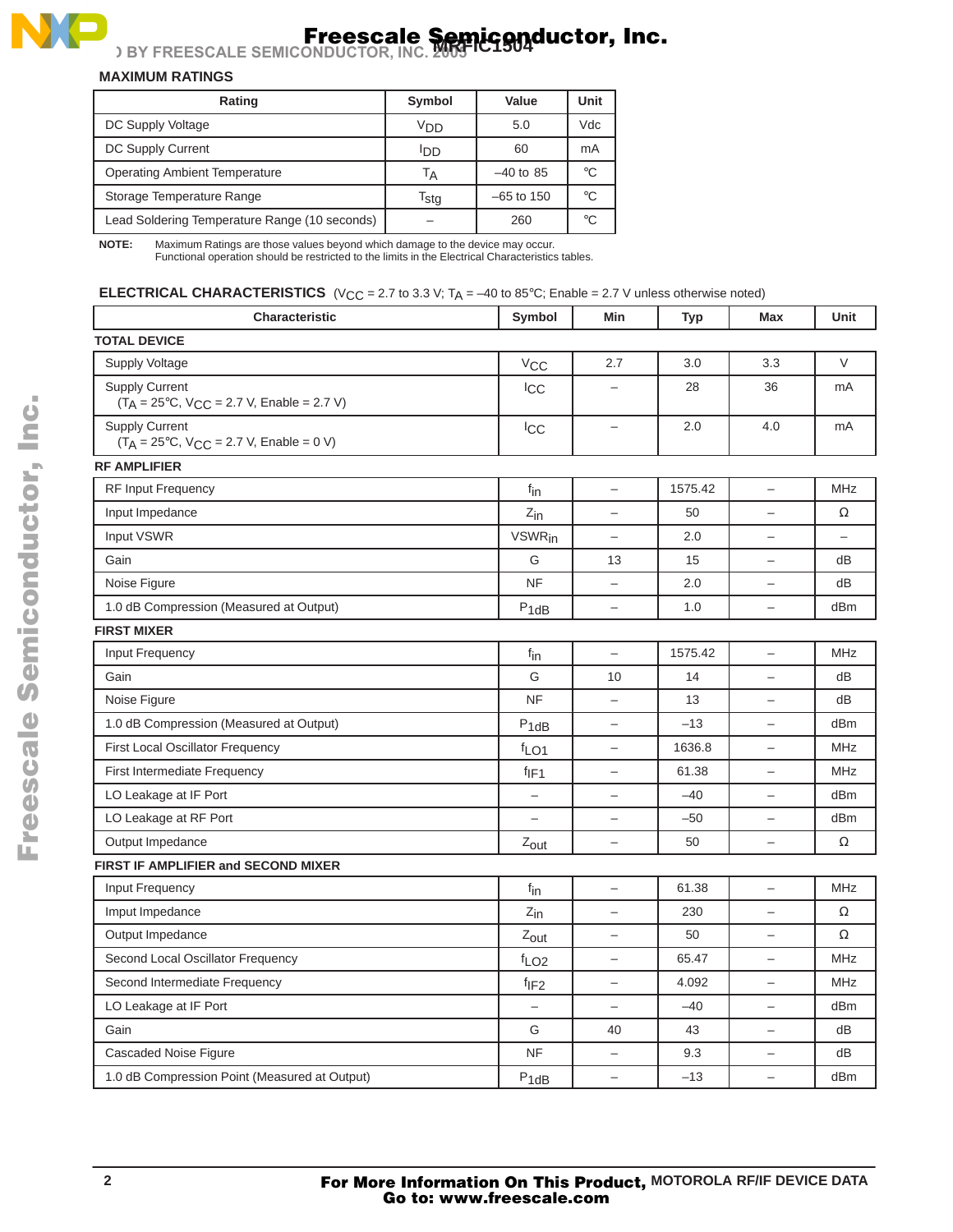

#### **Freescale Semiconductor, Inc.**

| <b>Characteristic</b>                                                            | Symbol                   | Min                      | <b>Typ</b>               | Max                      |          |
|----------------------------------------------------------------------------------|--------------------------|--------------------------|--------------------------|--------------------------|----------|
| <b>LIMITING AMPLIFIER</b>                                                        |                          |                          |                          |                          |          |
| Second Intermediate Frequency                                                    | $f_{IF2}$                | $\qquad \qquad -$        | 4.092                    | $-$                      |          |
| Input Signal Level                                                               |                          | 4.0                      | 11                       | 31                       |          |
| Output Voltage Swing (Into 10 pf    100 kΩ)                                      | $V_{\text{out}}$         | 800                      | $\overline{\phantom{m}}$ | $-$                      |          |
| DC Output Level                                                                  |                          | $\overline{\phantom{0}}$ | 1.4                      | $\overline{\phantom{m}}$ |          |
| Gain                                                                             | G                        |                          | 50                       | $\overline{\phantom{0}}$ |          |
| <b>REFERENCE OSCILLATOR</b>                                                      |                          |                          |                          |                          |          |
| <b>Reference Frequency</b>                                                       | f <sub>r</sub>           | $\overline{\phantom{0}}$ | 16.368                   | $-$                      |          |
| Reference Frequency Input Level (Crystal Output Pin)                             |                          |                          | 500                      |                          |          |
| Reference Oscillator Output Voltage Level (Into 15 pF    10 kΩ)                  | -                        | 750                      | $\overline{\phantom{m}}$ | $\overline{\phantom{0}}$ |          |
| Reference Clock Input Drive Level                                                | $\qquad \qquad -$        | 400                      | 800                      | 1500                     |          |
| <b>PLL</b>                                                                       |                          |                          |                          |                          |          |
| First Local Oscillator Frequency                                                 | f <sub>LO1</sub>         | $-$                      | 1636.8                   | $\overline{\phantom{0}}$ |          |
| Second Local Oscillator Frequency                                                | $f_{LO2}$                | $\overline{\phantom{m}}$ | 65.47                    | $\overline{\phantom{m}}$ |          |
| VCO C/N (at 10 kHz Offset)                                                       |                          |                          | $-80$                    |                          | dBc/Hz   |
| VCO Gain (TBD Varactor)                                                          | $\overline{\phantom{0}}$ | $\overline{\phantom{0}}$ | 20                       | $\overline{\phantom{0}}$ | MHz/V    |
| <b>ENABLE</b>                                                                    |                          |                          |                          |                          |          |
| <b>Enable Active Level</b>                                                       | $\equiv$                 | $0.8 \times V_{CC}$      | $V_{\text{CC}}$          | $\equiv$                 |          |
| Disable Active Level                                                             | $\overline{\phantom{0}}$ | $\overline{\phantom{0}}$ | $\overline{0}$           | $0.2 \times V_{CC}$      |          |
| <b>VOLTAGE REGULATOR</b>                                                         |                          |                          |                          |                          |          |
| <b>Regulator Output Voltage</b><br>$(V_{CC} = 2.7$ to 3.3 V, $I_{out} = 3.0$ mA) | $V_{\Omega}$             | 2.1                      | 2.3                      | 2.5                      |          |
| <b>TEMPERATURE SENSE SPECS</b>                                                   |                          |                          |                          |                          |          |
| Temperature Sensor Output Voltage @ 25°C                                         | $\overline{\phantom{0}}$ | 1.2                      | 1.28                     | 1.375                    |          |
| Temperature Sensor Slope over Temperature                                        | $\overline{\phantom{0}}$ | $\overline{\phantom{m}}$ | 5.0                      | $-$                      | $mV$ /°C |

F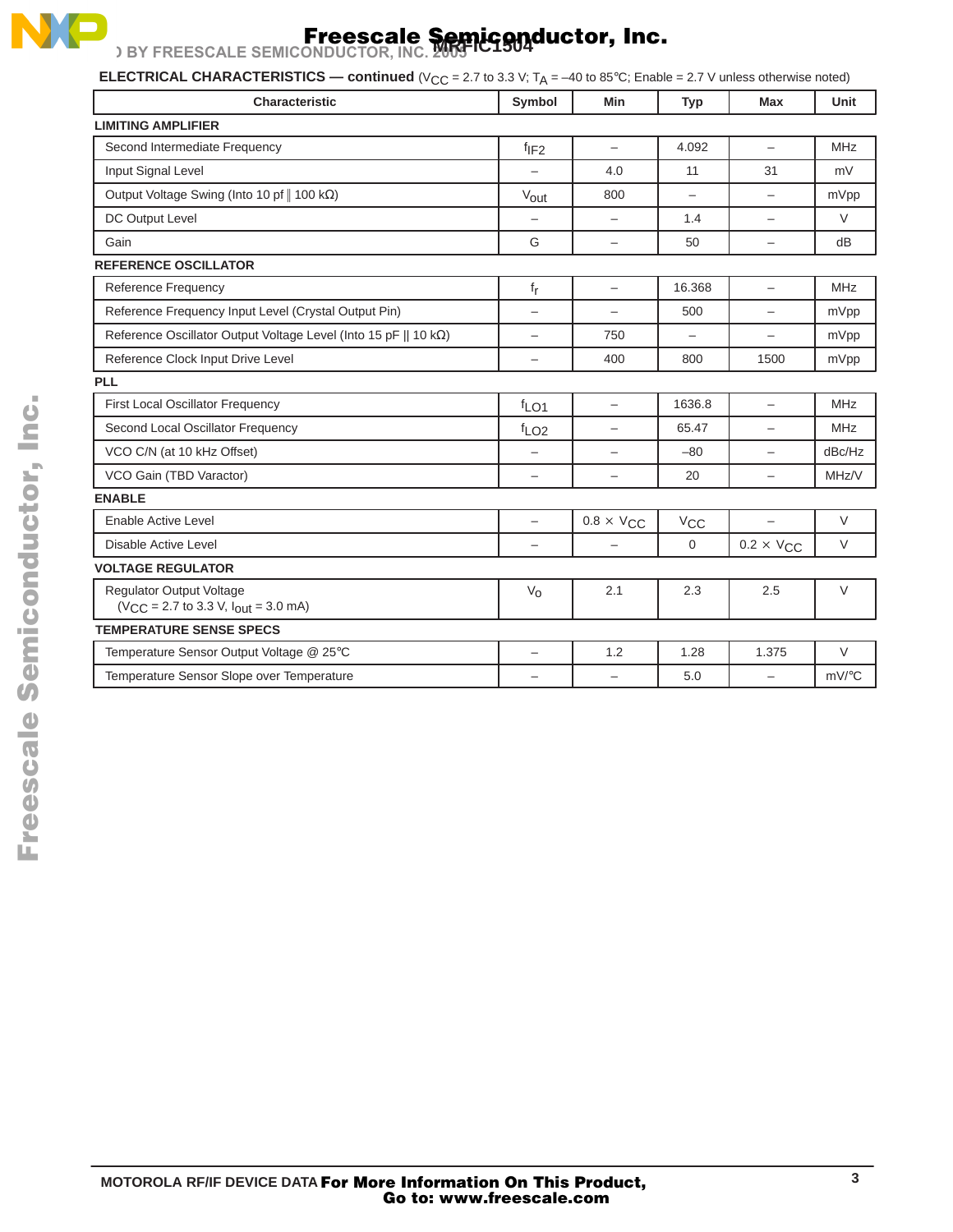

## **ARCHIVED BY FREESCALE SEMICONDUCTOR, INC. 2005 <b>MBTIC1504 Freescale Semicanductor, Inc.**



**NOTES:** 1. R8 must be set to match your 2nd IF filter impedance.

2. Layout of capacitors C10, C11, C12 is critical for stability of Limiter.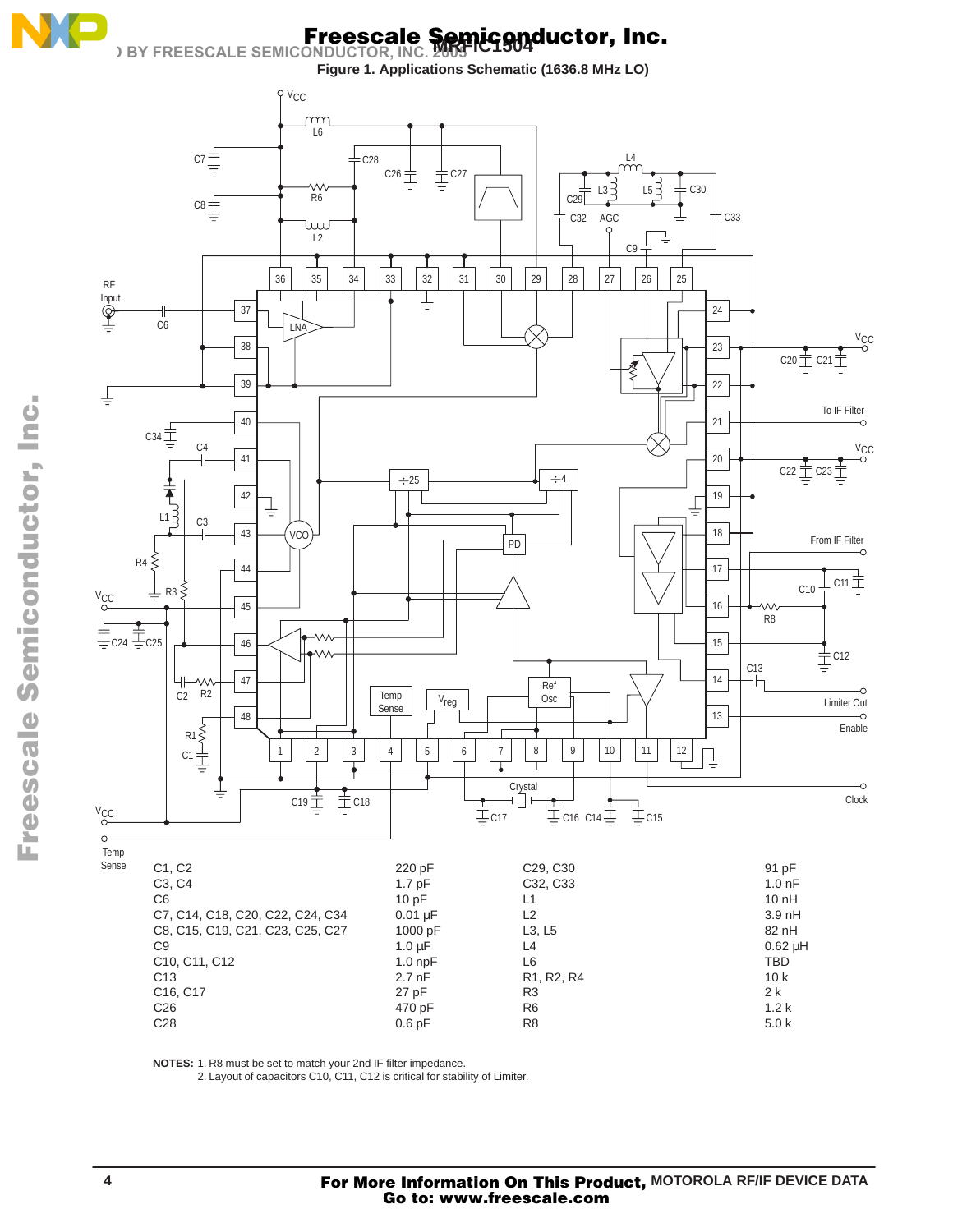

# **Freescale Semicanductor, Inc.**

**ARCHIVED BY FREESCALE SEMICONDUCTOR, INC. 2005 <b>MBTIC1504** 

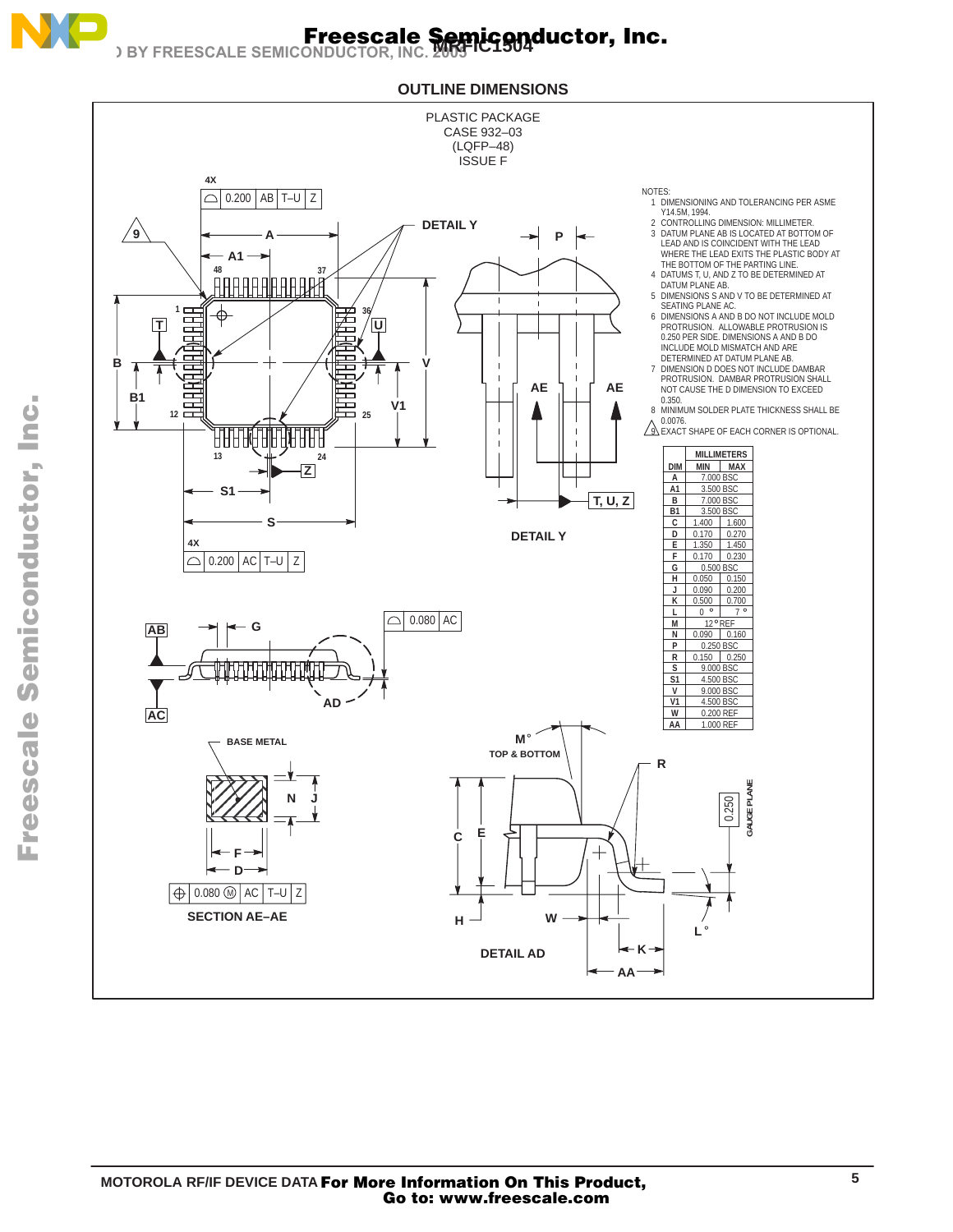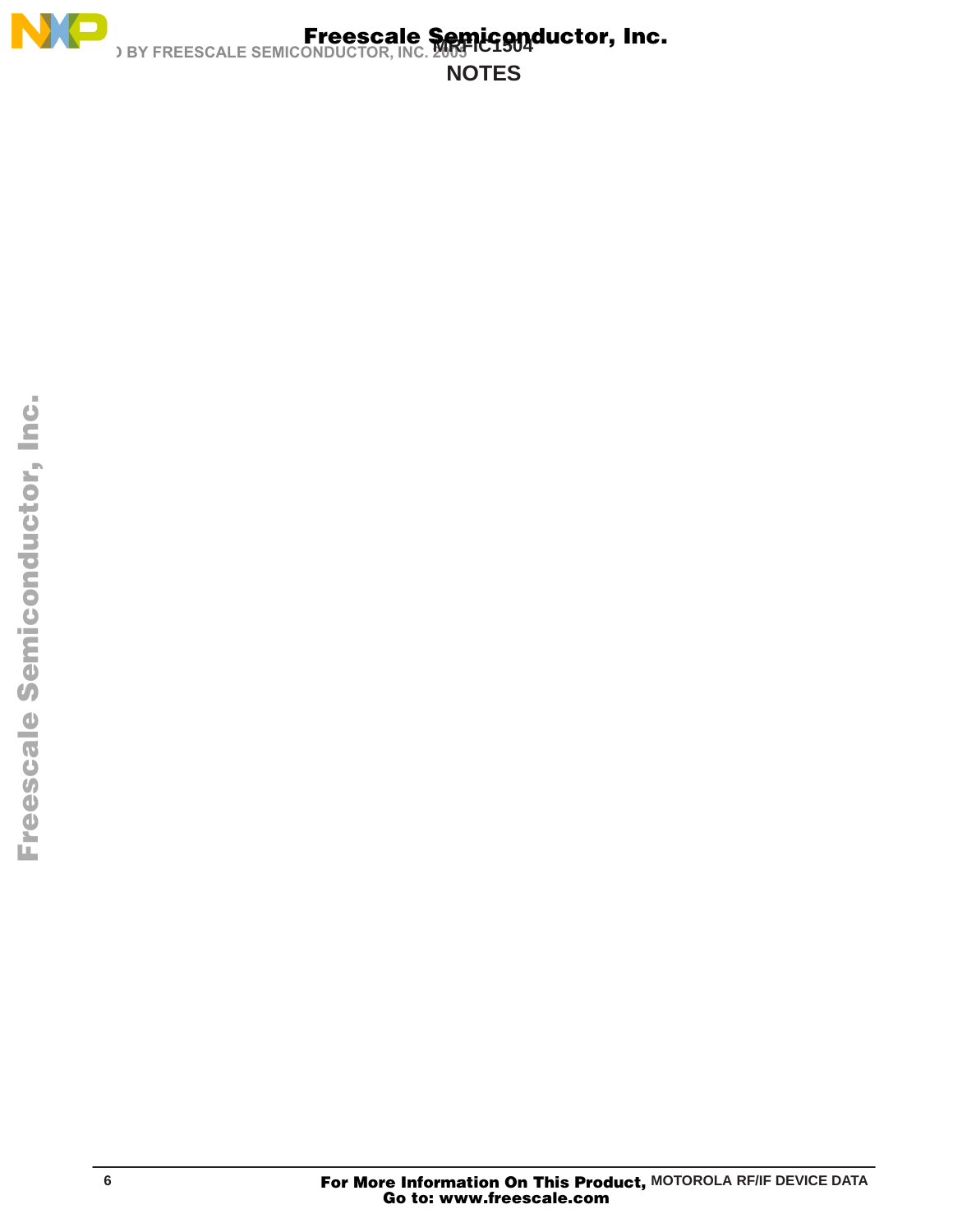